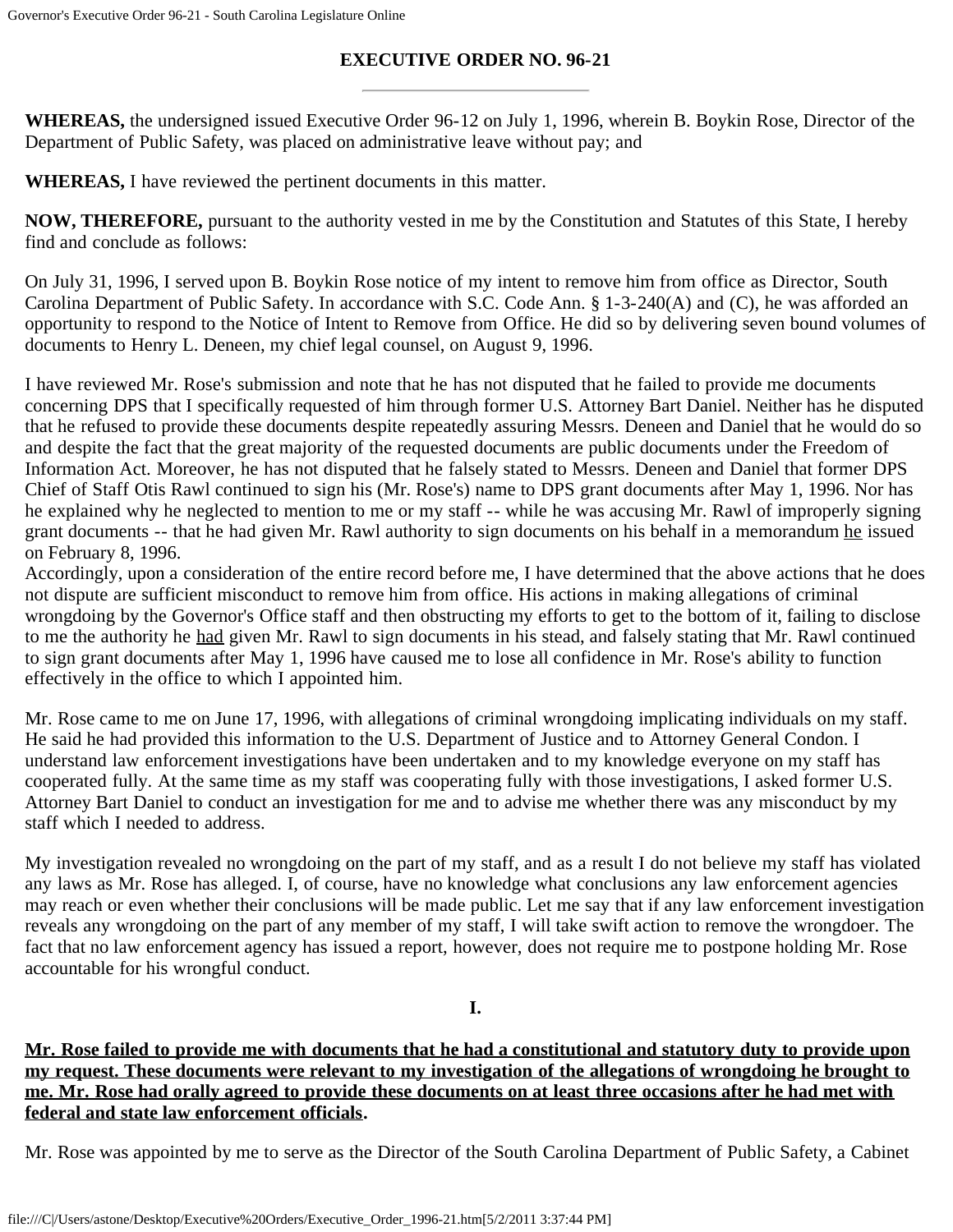agency within the Executive Branch. As such he is subject to Article IV, § 17 of the S.C. Constitution which provides:

All State officers, agencies, and institutions within the Executive Branch shall, when required by the Governor, give him information in writing upon any subject relating to the duties and functions of their respective offices, agencies and institutions, including itemized accounts of receipts and disbursements.

Similarly, as head of DPS, he is subject to S.C. Code Ann. § 1-3-10 which provides:

The departments, bureaus, divisions, officers, boards, commissions, institutions and other agencies or undertakings of the State, upon request, shall immediately furnish to the Governor, in such form as he may require, any information desired by him in relation to their respective affairs or activities.

He has indisputably violated both of these provisions by refusing to provide information and documents pertaining to DPS requested by me after (1) he came to me with concerns about alleged irregularities in the DPS grants process; (2) I told him that I would immediately investigate his concerns through former U.S. Attorney Bart Daniel; and (3) he twice agreed -- in the presence of Messrs. Daniel and Deneen, my chief legal counsel, and once again in a follow-up telephone conversation with Mr. Daniel -- to provide the requested documents and information.

He has attempted to justify his refusal to comply with his constitutional and statutory obligations by professing uncertainty about Mr. Daniel's role and by insinuating that he was under orders from the Federal Bureau of Investigation not to disclose the requested documents. He has also insinuated that I had no right to request this information and that even if I did, his refusal to provide them to me was inconsequential because the documents were available to me through my statutory membership on the Public Safety Coordinating Council. The first two excuses are belied by his own words and actions. The last two excuses are without merit, irrelevant, and insulting to the taxpayers of South Carolina.

As to former U.S. Attorney Daniel's role, Mr. Rose acknowledges, at page 18 of the affidavit that he has filed with the Supreme Court and has included in his response to me, that on June 17, 1996, in a meeting with me at which Messrs. Daniel and Deneen were also present: "Governor Beasley informed me that he had hired Bart Daniel to investigate possible wrongdoing on the Governor's personal staff concerning the grants program and that he (the Governor) fully supported the actions I had taken in bringing these problems to light." Mr. Rose's own sworn words, therefore, betray his assertion that he was uncertain as to Mr. Daniel's role. Mr. Rose knew Mr. Daniel was working for me to investigate Mr. Rose's allegations of impropriety by members of my staff relative to the grants process.

Thus, he knew that when Mr. Daniel requested documents and information from him relative to the DPS grants process, Mr. Daniel was acting on my behalf and at my direction. Indeed, Mr. Rose acknowledged his clear understanding of these facts by orally agreeing to provide Mr. Daniel with documents he had requested on three separate occasions, a fact Mr. Rose does not dispute. Mr. Deneen, my chief legal counsel, was present on two occasions when Mr. Rose agreed to provide documents to Mr. Daniel, and Mr. Rose has never indicated that he had any uncertainty about Mr. Deneen's role or authority.

In light of Mr. Rose's orally agreeing to provide Mr. Daniel documents Mr. Daniel had requested on three separate occasions after Mr. Rose had already gone to the FBI and Attorney General Condon, Mr. Rose's attempt to explain his insubordinate refusal to turn over these documents to me based on his professed uncertainty as to Mr. Daniel's role and his professed concern that doing so might interfere with the FBI or Attorney General's investigations rings hollow. Significantly, Mr. Rose has not disputed the fact that on three separate occasions after he met with me on June 17th, he orally agreed to provide to Mr. Daniel the documents and information that he requested of Mr. Rose. Since Mr. Rose's affidavit reflects that he had already met with federal and state law enforcement authorities when he met with me, Mr. Daniel and Mr. Deneen on June 17th, Mr. Rose's assertion that he was reluctant to give Mr. Daniel the documents and information he requested because doing so might interfere with the federal and/or state investigation is unconvincing. Mr. Rose evidently had no such concerns when he told Mr. Daniel on three different occasions that he would give him the documents and information I needed to investigate his allegations.

In sum, Mr. Rose's attempt to justify his flagrant insubordination by suggesting that he was driven by some moral imperative or contrary instructions from the FBI simply does not square with his own words and actions. His position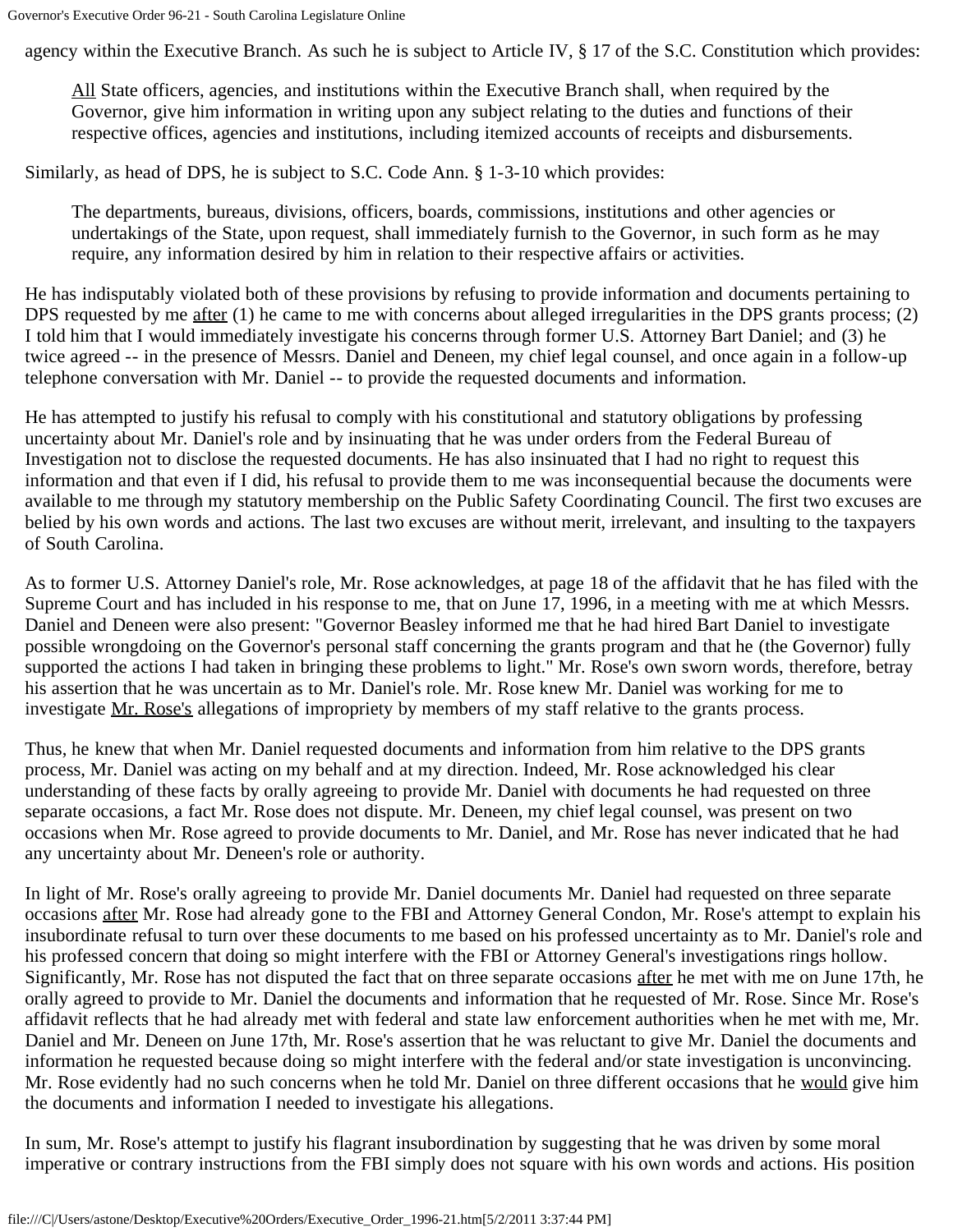Governor's Executive Order 96-21 - South Carolina Legislature Online

on these issues defies common sense.

Moreover, his assertion that many of the documents that Mr. Daniel was requesting on my behalf "were already in [my] possession as Chairman of the Public Safety Coordinating Council[,]" [Rose Narrative Response, ¶12] is as impertinent as it is irrelevant and further confirms my conclusion that he cannot serve effectively in my Cabinet. Neither Article IV § 17 nor § 1-3-10 provides that an Executive Branch officer can refuse to provide documents or information requested by the Governor even if the Governor may acquire the same documents or information by alternative means. Far from satisfactorily explaining Mr. Rose's insubordinate failure to fulfill his constitutional and statutory obligations, his argument simply confirms the gravity of his insubordination and confirms his inability to function as an effective member of my Cabinet. His refusal to provide the requested documents and information, along with the impertinence of his response, reflects a serious lack of judgment and discretion which is unacceptable in a Cabinet officer.

Finally, his suggestion that the General Assembly intended to vest DPS with full responsibility for determining grant funding priorities, to the exclusion of the Governor's Office, though not relevant to his insubordinate refusal to provide documents and information to me, bears comment. It would be nothing short of extraordinary for the General Assembly to vest the power to decide federal block grant funding priorities -- involving huge sums of public money passing from the federal government to the states -- in an appointed bureaucrat accountable to no one, as he fancies himself to be. Under his view, he would not answer to the Governor (or to the General Assembly for that matter) for the way these huge federal block grants were spent by the State of South Carolina -- a view wildly out of step with the goals of restructuring. Other cabinet officers with similar responsibility under state law for grant programs recognize the Governor's authority and seek to promote appropriate public policy objectives in an accountable fashion.

One year ago, under different circumstances, Mr. Rose correctly stated the role of DPS regarding federal block grant spending programs when he wrote: "The Department of Public Safety, Office of Safety and Grants, is charged with the administration of highway safety programs throughout the state on behalf of the Office of the Governor." (emphasis added) Department of Public Safety, 1996 Highway Safety Funding Guidelines, p. 2. The views he stated a year ago parallel my view today of the role of a cabinet agency administering block grant funds and are, I believe, consistent with what the General Assembly intended and the people of this State rightfully expect.

### **II.**

### **Mr. Rose falsely stated that his former Chief of Staff had signed Mr. Rose's name to grant documents after May 1, 1996.**

Mr. Otis Rawl joined DPS as Chief of Staff in January of 1996 with my encouragement and Mr. Rose's consent. Mr. Rawl was expected to provide day-to-day leadership in the agency. He was also expected to help facilitate the integration into DPS of the Division of Motor Vehicles, which had been transferred from the Department of Revenue where Mr. Rawl had served capably.

Mr. Rose came to my Chief of Staff in May of 1996, complaining that Mr. Rawl was engaging in improper conduct relative to the grants process and accusing him of forging Mr. Rose's name to grant documents. Mr. Rose repeated these accusations in mid-June 1996 when he met with Messrs. Deneen and Daniel. Mr. Rose never disclosed to my Chief of Staff or to Messrs. Deneen and Daniel that he had issued a memorandum dated February 8, 1996, authorizing Mr. Rawl "to authenticate and sign documents which require the signature of the Director." More significantly, he told Messrs. Deneen and Daniel that Mr. Rawl had signed his name to grant documents after May 1, 1996, when, according to Mr. Rose, he had explicitly told Mr. Rawl that he was not to do so under any circumstances. This is simply not true. Mr. Rose has produced no document substantiating this accusation nor has my investigation disclosed any such document.

While I encourage and support the reporting of improper and unlawful conduct by other public servants, no public servant has a right to make knowingly false accusations against another public servant. Contrary to Mr. Rose's assertions in this matter, disciplining persons who make knowingly false accusations against otheres is indeed the right thing to do. In fact, the law recognizes that a public servant's deliberately false accusations of wrongdoing by another public servant is not protected.